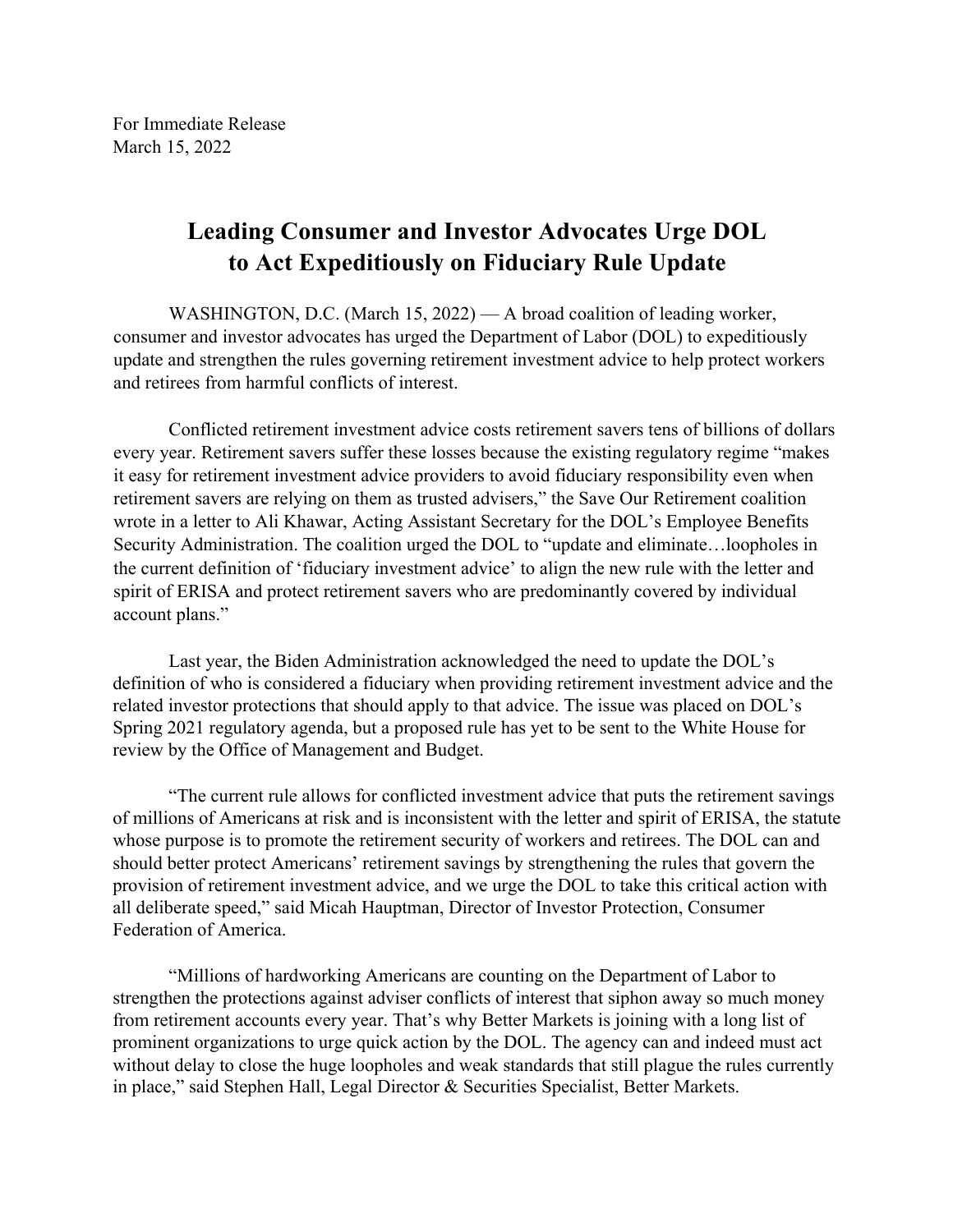"For union members, pensions and retirement savings are a big part of the economic package negotiated through collective bargaining. It's easy to get tangled up in the history of this rule and its many technicalities, but what is important to focus on is what this rule is fundamentally about. It's about protecting the retirement income security of hard-working Americans when they seek professional investment advice about their retirement investments," said Bill Samuel, Director of Government Affairs, AFL-CIO.

"For almost 50 years, many retirement investors have not received the protections of ERISA. For far too long, brokers have been carved out of the definition of who is an ERISA fiduciary and as a result, retirement investors receive conflicted advice that corrodes their financial security with excessive fees, expenses, and risks. It is time for the DOL to adopt a regulation that recognizes the realities of the marketplace, the important role that those who provide investment advice play for workers and retirees, and the degree of trust reposed in them," said Michael Edmiston, President, Public Investors Advocate Bar Association.

The coalition letter outlines several areas where rulemaking is necessary to strengthen protections for retirement investors. A full copy of the letter is below.

## **For More Information:**

Colby Nelson, AARP (202) 706-8416, cnelson@aarp.org

Liz Vlock, AFL-CIO (202) 637-5018, lvlock@aflcio.org

Evelyn Swan, Better Markets (202) 618-6433, swan@bettermarkets.org

Micah Hauptman, Consumer Federation of America (202) 939-1004, mhauptman@consumerfed.org

Christine Lazaro, PIABA (718) 990-7627, lazaroc@stjohns.edu

Bob Webster, LXR Group bob.webster@lxrdc.com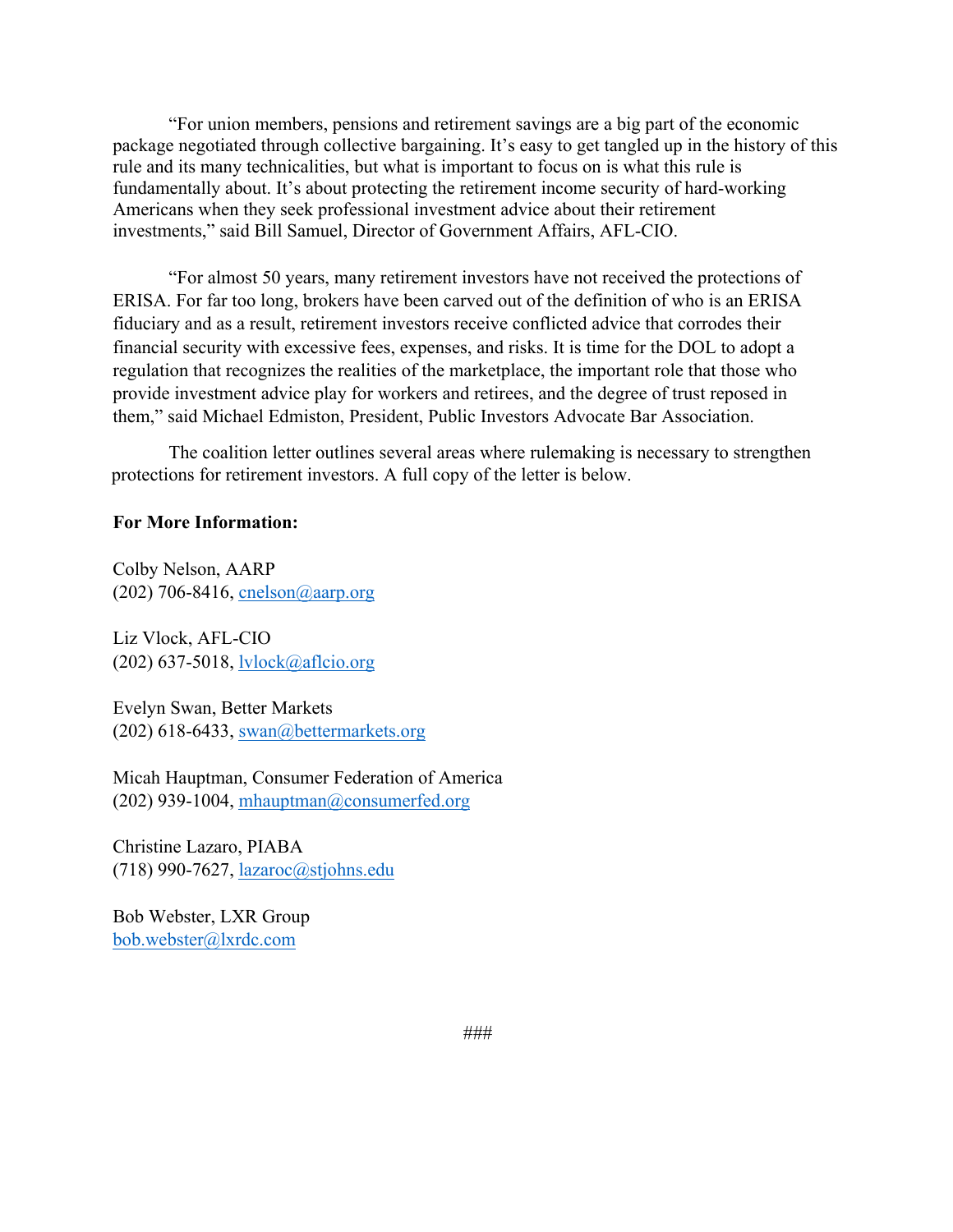March 15, 2022

Acting Assistant Secretary Ali Khawar Employee Benefits Security Administration U.S. Department of Labor 200 Constitution Avenue, NW Suite N-5677 Washington, DC 20210

Dear Acting Assistant Secretary Khawar:

We write as organizations and individuals who strongly support the Department of Labor ("the Department") moving forward with a modernization of the fiduciary rule and any supporting regulatory changes. We were very pleased that the Department's Spring 2021 regulatory agenda confirmed that a fiduciary rule update is in the works, but we are concerned that the rule has not yet reached the Office of Management and Budget ("OMB") for review, and we urge the Department to move expeditiously to complete it.

Research confirms that the Department's 2016 fiduciary rule, before it was vacated in 2018, improved retirement savers' investment returns by reducing conflicts of interest in retirementrelated investment products. One study, by Harvard and New York University researchers, found that broker incentives are the most important factor in determining sales; that brokers earn higher commissions for selling inferior annuities with higher expenses; and that "in response to the [2016] rule "annuity sales flows became twice as sensitive to expenses as before the rule and the sale of annuities in the top quartile fell by 52%."<sup>1</sup> Furthermore, following the rule, the relative availability of high-expense products declined. That is, in complying with the rule, brokers began to "plac[e] a greater weight on investor interests."<sup>2</sup>

The current regulatory regime with its five-part definition of "fiduciary advice" makes it easy for retirement investment advice providers to avoid fiduciary responsibility even when retirement savers are relying on them as trusted advisers. It is most problematic that the "regular basis" prong of the regulatory definition may allow advice providers to avoid application of the fiduciary standard to their rollover recommendations, leaving retirement savers less protected when conflicts, risks, and potential long-term costs are greatest.<sup>3</sup> Examples of potentially

<u> 1989 - Johann Stein, markin film yn y breninn y breninn y breninn y breninn y breninn y breninn y breninn y b</u>

 $1$  Egan, Mark, Shan Ge, and Johnny Tang, "Conflicting Interests and the Effect of Fiduciary Duty—Evidence from Variable Annuities, Harvard Business School Working Paper, No. 21-018, August 2020, *available at* https://www.hbs.edu/faculty/Pages/item.aspx?num=58605

 $^{2}$  *Id.* at 3.

 $3$  The Department's interpretation, in the Preamble to Prohibited Transaction Exemption 2020-02 and subsequent April 2021 Guidance ("Guidance") that some rollover recommendations could be considered fiduciary investment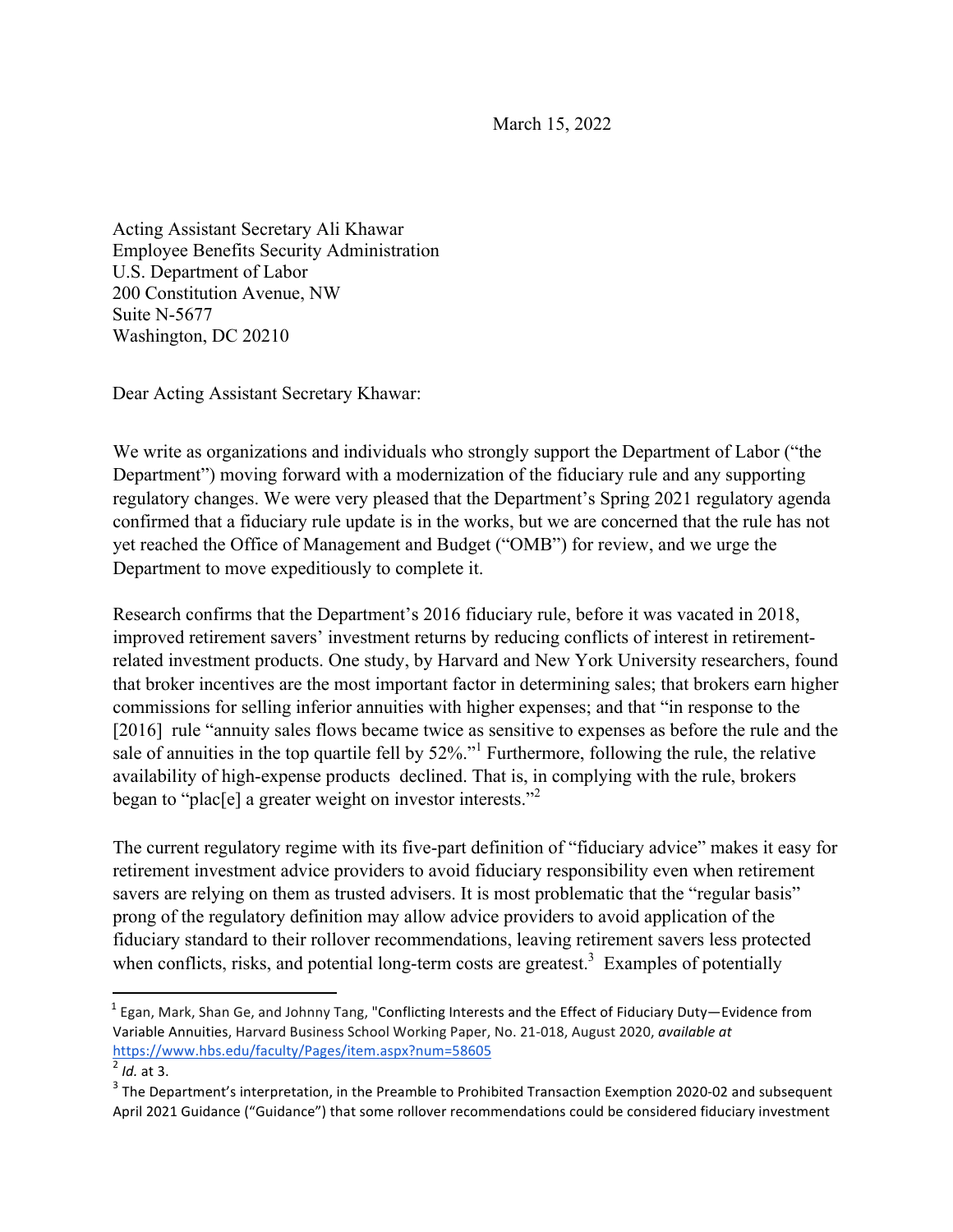Acting Assistant Secretary Khawar Page 2 March 15, 2022

financially damaging, if not ruinous, one-time recommendations include recommendations to purchase inappropriate insurance annuities or other alternative non-securities, such as gold, bitcoin, or collectibles.

We see no justification for providing ERISA fiduciary protections solely to advice given on a regular basis, while leaving other equally and potentially more consequential advice uncovered. Similarly, retirement investment advice providers have widely used the current regulatory requirement that advice be rendered pursuant to a "mutual agreement, arrangement, or understanding" that the advice serves as a "primary basis" for the client's investment decisions, to avoid a fiduciary standard of care. In general, advice providers often try to avoid coverage by the five-part fiduciary test through written disclaimers in their agreements which state that they do not satisfy the test.<sup>4</sup> We urge the Department to update and eliminate all of these loopholes in the definition of "fiduciary investment advice" to align the new rule with the letter and spirit of ERISA and protect retirement savers who are predominantly covered by individual account plans.

To further protect retirement savers, rulemaking is necessary to clarify the difference between investment "advice" and investment "education." As the Department has documented, retirement investment providers have long sought to avoid application of the fiduciary standard by characterizing advisory materials that retirement investors reasonably believe is fiduciary advice, as "investment education." For example, retirement investors are often misled when educational materials are combined with highlights of particular investment products, because the retirement investor perceives them to be investment recommendations.<sup>5</sup>

We also are counting on, and awaiting, amendments to the Department's Prohibited Transaction Exemption 2020-02 ("the Exemption") to ensure that those who invoke the Exemption remain

<u> 1989 - Johann Stoff, fransk politik (f. 1989)</u>

advice is a positive step forward. But more is needed to cover all rollover recommendations, and Guidance, lacking regulatory force, is likely to be legally challenged by those most intent on avoiding fiduciary responsibility for their retirement investor clients.

 $4$  We appreciate that the Guidance will help curb this practice because it states that the use of written statements that disclaim a mutual understanding or the reliance on the advice as a primary basis for investment decisions will not be determinative.

 $5$  The Department's interpretation in the Exemption Preamble preserves this practice, thereby perpetuating firms' ability to avoid fiduciary obligations when providing what retirement investors reasonably perceive as advice. We, therefore, urge the Department, as it acts to close loopholes in the definition, to ensure that practices reasonably relied on by retirement investors as advice are not exempted from the fiduciary duty through the investment education exemption.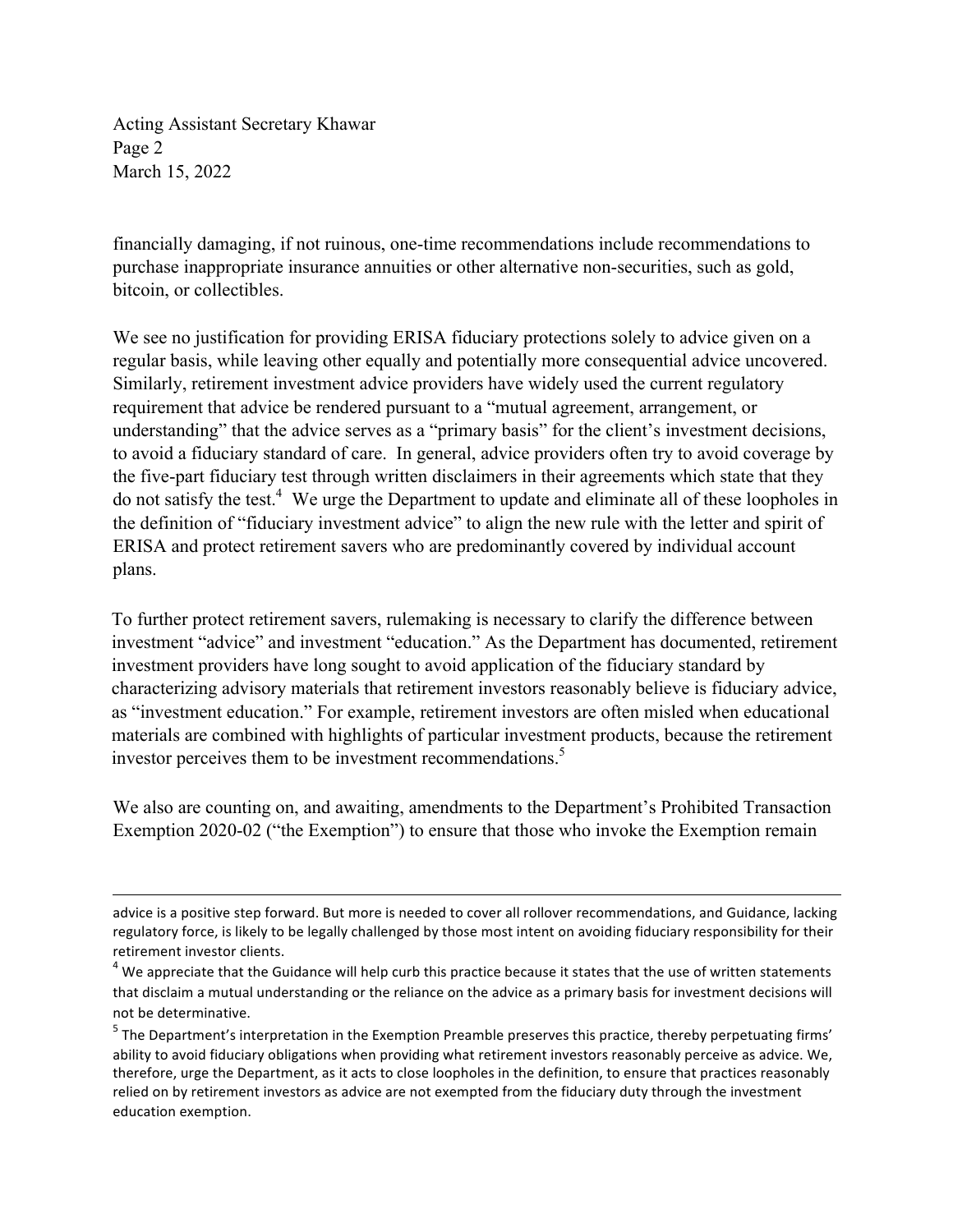Acting Assistant Secretary Khawar Page 3 March 15, 2022

unambiguously subject to ERISA's core fiduciary standard. The Exemption currently frames the retirement advice provider's basic obligation in comparatively weak terms. It provides that advice is in the retirement investor's "best interest" as long as it does not place the retirement advice provider's financial or other interests "ahead" of the retirement investor's interests, or "subordinate" the retirement investor's interests to those of the advice provider. This formulation of "best interest," which establishes a kind of parity between the interests of the two parties, because neither interest is placed ahead of the other, is contrary to the statutory mandate that fiduciaries must discharge their duties "solely in the interest of the participants and beneficiaries and for the exclusive purpose of providing benefits to participants and their beneficiaries."6 While the Department's April 2021 Guidance is helpful in addressing this concern, formalizing the standard through rulemaking will help ensure that the obligation is effective and enforceable.

The Exemption's monitoring "requirement"—that "nothing in the final exemption requires Financial Institutions or Investment Professionals to provide ongoing monitoring services" requires revision. Retirement investment providers should always have a duty to monitor ongoing investment relationships even if, as we urge, the Department removes the "regular basis" element of the definition.

The disclosure requirements under the Exemption are inadequate both in substance and timing. The Department suggests in the Exemption Preamble that the requirement to provide a "written description of the services to be provided and material conflicts of interest arising out of the services and any recommended investment transactions," can be met using disclosures developed for compliance with Reg. BI, the Advisers Act fiduciary standard, or the NAIC model rule. There is no evidence, however, that these disclosures are effective. Indeed, what little testing has been done indicates that they are not,<sup>7</sup> which suggests that they do not satisfy the conflict disclosure standard set out in the Guidance, i.e. that it "be designed to allow a reasonable person to assess the scope and severity of the financial institution's and investment professional's conflicts of interest." We urge the Department to use the time between proposing and finalizing the new fiduciary rule to test any proposed consumer disclosures (including those under Reg. BI

<u> 1989 - Johann Stein, markin film yn y breninn y breninn y breninn y breninn y breninn y breninn y breninn y b</u>

 $6$  29 U.S.C.§1104(a).

 $^7$  See, e.g., Letter from AARP, CFA, and the Financial Planning Coalition to SEC Chairman Jay Clayton regarding the results of independent testing of proposed Form CRS (Sep. 12, 2018), available at https://consumerfed.org/wpcontent/uploads/2018/09/letter-to-sec-from-aarp-cfa-fpc-regarding-crs-testing.pdf; see also, Comments of the Center for Economic Justice to the NAIC Life Insurance and Annuities (A) Committee, regarding Recommendations for Disclosures/Templates for Proposed Revisions to Annuity Suitability Model Regulation, (Dec. 30, 2019); Letter from Consumer Federation of America to SEC regarding File No. S7-08-18, Form CRS Relationship Summary (Dec. 7, 2018), *available at https://consumerfed.org/wp-content/uploads/2018/12/cfa-letter-to-sec-on-rand-crs-testing*study.pdf.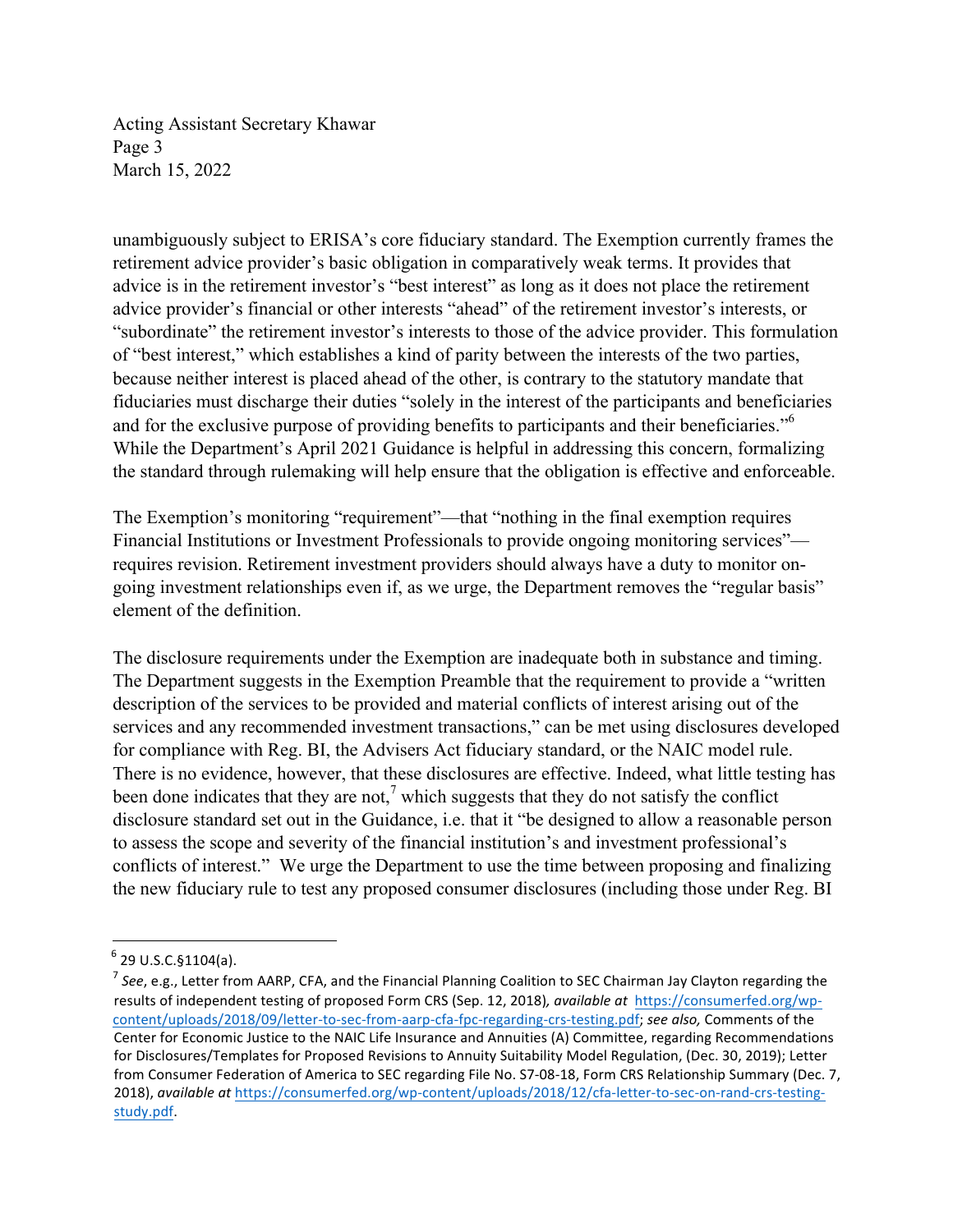Acting Assistant Secretary Khawar Page 4 March 15, 2022

or the NAIC model rule) to be sure they are understandable and effective before adoption of a final rule and allowing these other disclosures to be used for compliance with the Department's more stringent statutory fiduciary standard under any proposed, amended or existing Department exemption.

The exemption fails to ensure that the timing of the conflict disclosure—it must be provided merely "prior to engaging in a transaction [or rollover]—is adequate for the retirement investor to consider the impact of the conflict. It does not specify how much time retirement investors should have to review the disclosure; nor does it require that investment providers discuss the disclosure with retirement investors to facilitate their understanding. Such disclosures convey important, yet inherently complex, information, so they should be made well before an investment transaction is executed to minimize the risk of an uninformed decision.

The Exemption's self-correction provision should be eliminated. We respectfully disagree with the Department's view, expressed in the Preamble, that the provision is productive because it will increase investment professionals' incentives to identify and correct violations. In our view, the provision likely will create a lax approach to compliance, because when violators "self-correct" they can avoid sanctions. Investment advisors know that the detection of many violations will hinge on investor complaints and retirement investors are mostly unaware when investment recommendations are contrary to their best interest. The self-correction provision may give truth to a belief that violations may never surface, and even if they do, they are of no consequence. The Department should retain discretion to grant relief only in those instances where the violation is minor, demonstrably unintentional, and quickly corrected.

The 10-year ban on reliance upon the Exemption because of certain prior poor conduct requires reexamination and amending. While laudable in principle, the ban is so encumbered with procedural hoops that we fear it will do little to incentivize compliance. Specifically, before issuing a written ineligibility notice to an investment professional or firm, the Department must issue a written warning identifying the specific misconduct and provide a six-month opportunity to cure. If, after six months, the misconduct persists, the violator has an opportunity to be heard in person, in writing, or both. The Department can determine ineligibility only after this process concludes. The opportunity to cure should be eliminated because its existence undermines compliance and accountability. It reassures advice providers that, even if they engage in a "systemic pattern or practice" of violating the conditions of the Exemption—or provide materially misleading information to the Department—they will have the opportunity to cure and continue to rely on the Exemption. We find it implausible that those who have engaged in a "systematic pattern or practice" of violations will immediately and completely desist from such misconduct, even during a lengthy cure period. As a result, this provision threatens to expose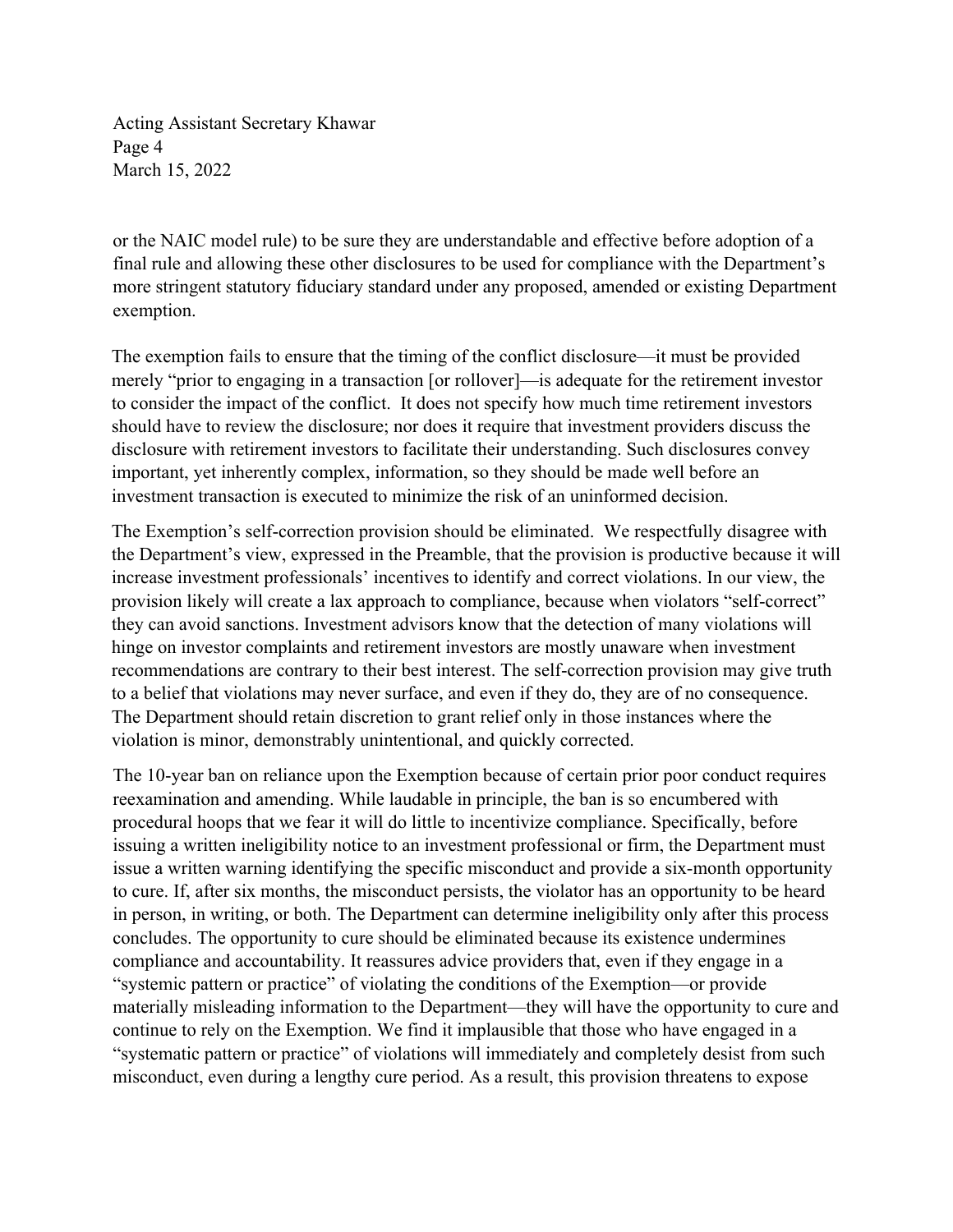Acting Assistant Secretary Khawar Page 5 March 15, 2022

retirement investors to continued harm while the half-year opportunity to cure unfolds. Further, the related provision allows advice providers, who are Exemption-ineligible because of criminal convictions or other serious misconduct, to rely on other prohibited transaction exemptions or seek an individual transaction exemption. This loophole should be eliminated. This provision conflicts with a regulatory goal of protecting retirement savers and deterring misconduct. Exemptive relief should not be available to those who are demonstrably unfit to warrant it.

Last spring, in its regulatory agenda, the Department correctly acknowledged the need to update the fiduciary rule to protect retirement investors from investment advice tainted by conflicts of interest. We urge the Department to move forward with that agenda and the supporting regulatory changes we have identified in this letter.

Sincerely,

## AARP

Airline Pilots Association International (ALPA) Alliance for Retired Americans (ARA) American Federation of Labor & Congress of Industrial Organizations (AFL-CIO) American Federation of Musicians (AFM) American Federation of State, County and Municipal Employees (AFSCME) American Federation of Teachers (AFT) Americans for Financial Reform Education Fund Association of Flight Attendants (AFA-CWA) Bakery, Confectionery, Tobacco Workers and Grain Millers International Union (BCTGM) Better Markets Center for American Progress (CAP) Center for Responsible Lending (CRL) Committee for the Fiduciary Standard Consumer Action Consumer Federation of America (CFA) Economic Policy Center (EPI) Institute for the Fiduciary Standard International Association of Machinists and Aerospace Workers (IAM) International Brotherhood of Teamsters (IBT) International Union of Bricklayers and Allied Craftworkers (BAC) Investor Rights Clinic, University of Miami School of Law